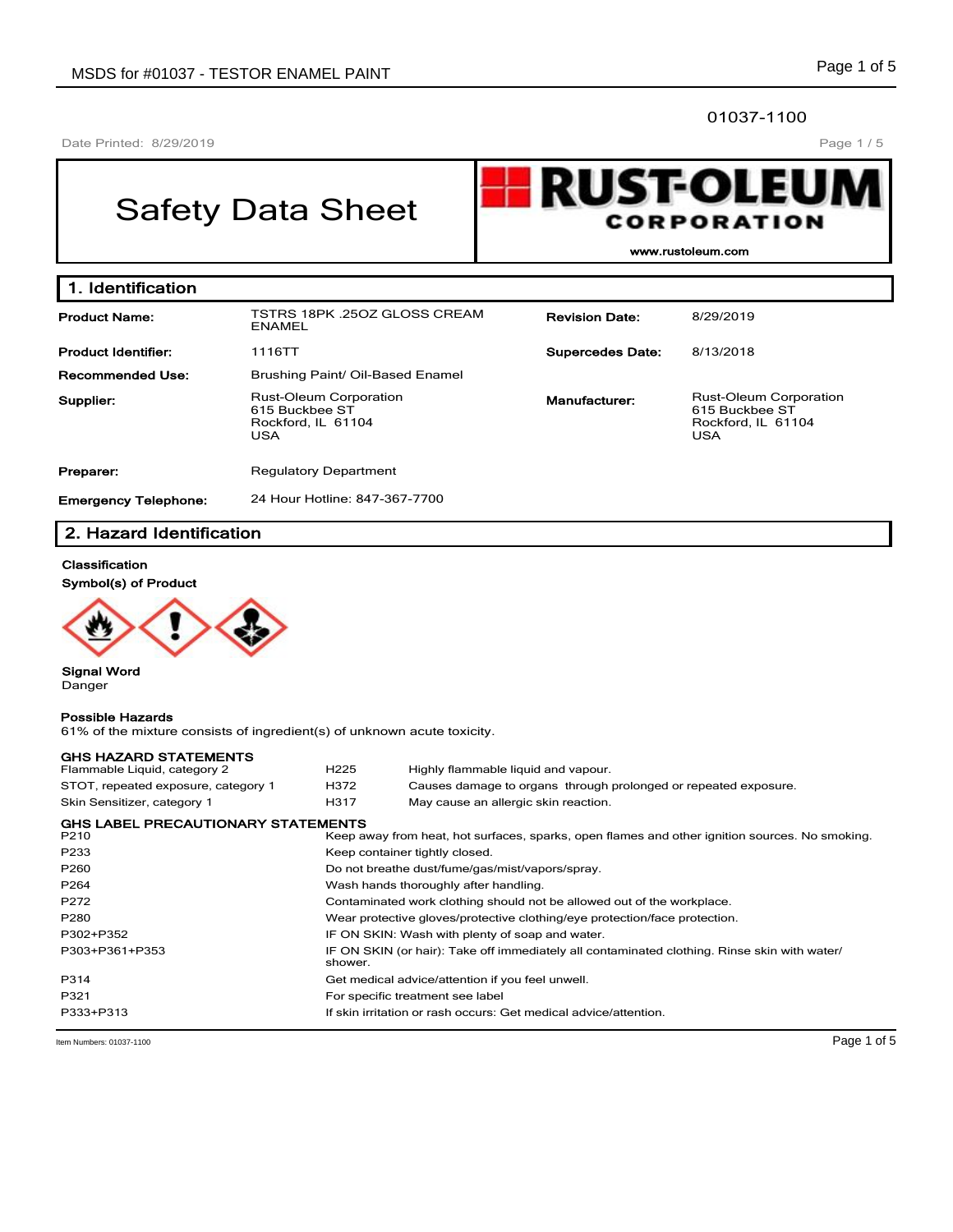Date Printed: 8/29/2019 P370+P378 In case of fire: Use alcohol film forming foam, carbon dioxide, dry chemical, dry sand to extinguish. P403+P235 Store in a well-ventilated place. Keep cool. P501 Dispose of contents/container in accordance with local, regional and national regulations. **GHS SDS PRECAUTIONARY STATEMENTS**<br>P240 **Grou** Ground/bond container and receiving equipment. P241 Use explosion-proof electrical/ventilating/lighting/equipment. P242 **Disk P242** Use only non-sparking tools. P243 Take precautionary measures against static discharge. P270 Do not eat, drink or smoke when using this product. P363 Wash contaminated clothing before reuse. Page 2 / 5

## **3. Composition / Information On Ingredients**

| <b>HAZARDOUS SUBSTANCES</b>            |            |                  |                       |                       |  |  |  |
|----------------------------------------|------------|------------------|-----------------------|-----------------------|--|--|--|
| <b>Chemical Name</b>                   | CAS-No.    | $Wt.$ %<br>Range | <b>GHS Symbols</b>    | <b>GHS Statements</b> |  |  |  |
| <b>Mineral Spirits</b>                 | 64742-88-7 | $10 - 25$        | GHS08                 | H304-372              |  |  |  |
| <b>Titanium Dioxide</b>                | 13463-67-7 | $10 - 25$        | Not Available         | Not Available         |  |  |  |
| Naphtha, Petroleum, Hydrotreated Light | 64742-49-0 | $10 - 25$        | GHS08                 | H <sub>304</sub>      |  |  |  |
| Octane                                 | 111-65-9   | $0.1 - 1.0$      | GHS02-GHS07-<br>GHS08 | H225-304-315-336      |  |  |  |
| Methyl Ethyl Ketoxime                  | 96-29-7    | $0.1 - 1.0$      | GHS05-GHS06           | H302-312-317-318-331  |  |  |  |

## **4. First-Aid Measures**

**FIRST AID - EYE CONTACT:** Immediately flush eyes with plenty of water for at least 15 minutes holding eyelids open. Get medical attention. Do NOT allow rubbing of eyes or keeping eyes closed.

**FIRST AID - SKIN CONTACT:** Wash skin with soap and water. Remove contaminated clothing. Get medical attention if irritation develops or persists.

**FIRST AID - INHALATION:** Remove to fresh air. If not breathing, give artificial respiration. If breathing is difficult, give oxygen. Get immediate medical attention. Do NOT use mouth-to-mouth resuscitation. If you experience difficulty in breathing, leave the area to obtain fresh air. If continued difficulty is experienced, get medical assistance immediately.

**FIRST AID - INGESTION:** Aspiration hazard: Do not induce vomiting or give anything by mouth because this material can enter the lungs and cause severe lung damage. Get immediate medical attention. If swallowed, get medical attention.

## **5. Fire-Fighting Measures**

**EXTINGUISHING MEDIA:** Alcohol Film Forming Foam, Carbon Dioxide, Dry Chemical, Dry Sand, Water Fog

**UNUSUAL FIRE AND EXPLOSION HAZARDS:** Closed containers may explode when exposed to extreme heat due to buildup of steam. Keep containers tightly closed. Isolate from heat, electrical equipment, sparks and open flame. No unusual fire or explosion hazards noted.

**SPECIAL FIREFIGHTING PROCEDURES:** Water may be used to cool closed containers to prevent pressure buildup and possible autoignition or explosion. Evacuate area and fight fire from a safe distance. Use water spray to keep fire-exposed containers cool. Containers may explode when heated.

**Special Fire and Explosion Hazard (Combustible Dust):** No Information

#### **6. Accidental Release Measures**

**STEPS TO BE TAKEN IF MATERIAL IS RELEASED OR SPILLED:** Remove all sources of ignition, ventilate area and remove with inert absorbent and non-sparking tools. Dispose of according to local, state (provincial) and federal regulations. Do not incinerate closed containers. Ventilate area, isolate spilled material, and remove with inert absorbent. Dispose of contaminated absorbent, container, and unused contents in accordance with local, state, and federal regulations.

Item Numbers: 01037-1100 Page 2 of 5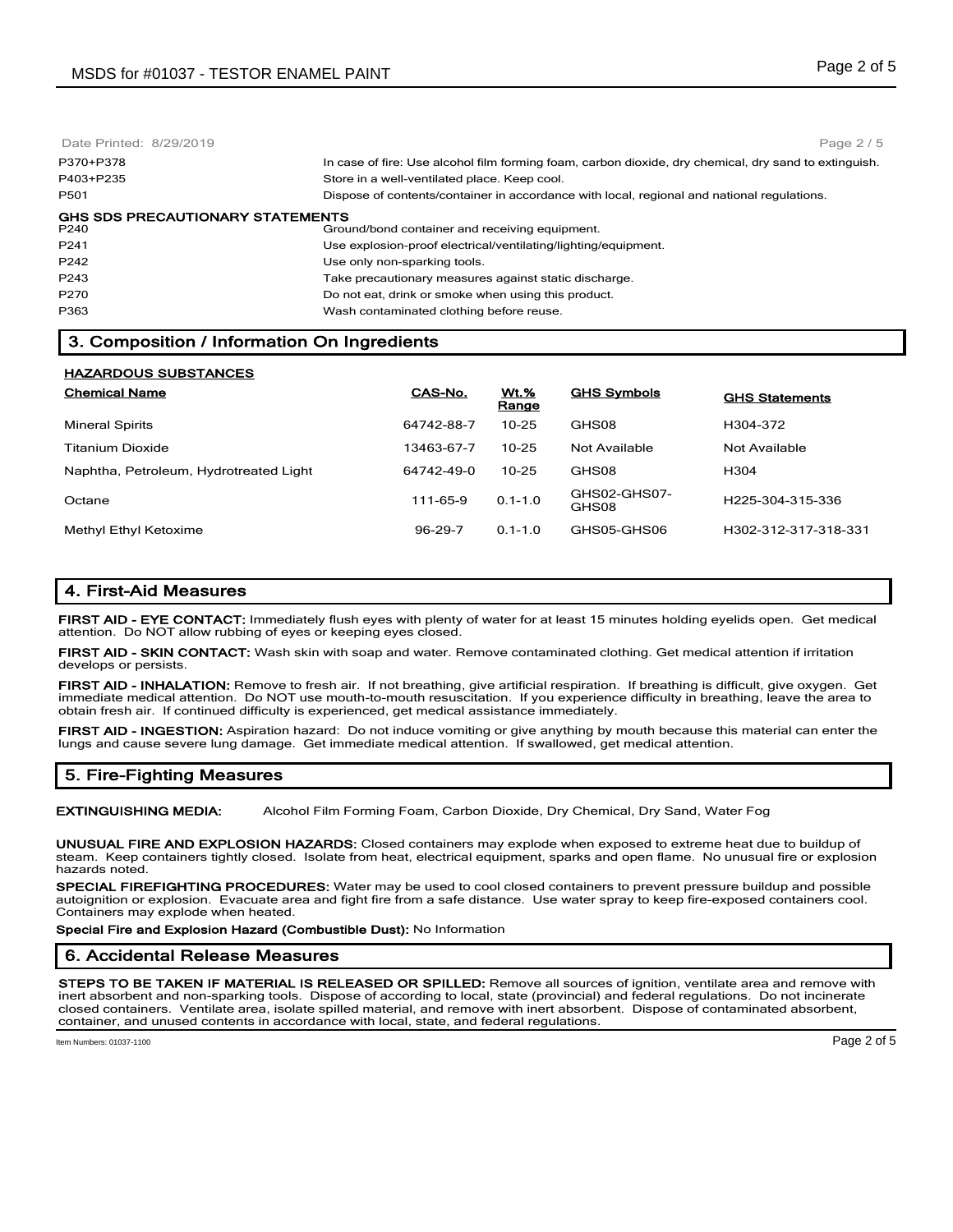Date Printed: 8/29/2019

## **7. Handling and Storage**

**HANDLING:** Wash thoroughly after handling. Wash hands before eating. Remove contaminated clothing and launder before reuse. Use only with adequate ventilation. Follow all SDS and label precautions even after container is emptied because it may retain product residues. Avoid breathing fumes, vapors, or mist. Avoid contact with eyes, skin and clothing.

**STORAGE:** Store in a dry, well ventilated place. Keep container tightly closed when not in use. Keep containers tightly closed. Isolate from heat, electrical equipment, sparks and open flame. Do not store above 120 ° F. Store large quantities in buildings designed and protected for storage of NFPA Class II combustible liquids. Keep away from heat, sparks, flame and sources of ignition. Avoid excess heat. Product should be stored in tightly sealed containers and protected from heat, moisture, and foreign materials.

**Advice on Safe Handling of Combustible Dust:** No Information

### **8. Exposure Controls / Personal Protection**

| <b>Chemical Name</b>                             | CAS-No.    | Weight %<br>Less Than | <b>ACGIH TLV-</b><br><b>TWA</b> | <b>ACGIH TLV-</b><br><b>STEL</b> | <b>OSHA PEL-TWA</b> | <b>OSHA PEL-</b><br><b>CEILING</b> |
|--------------------------------------------------|------------|-----------------------|---------------------------------|----------------------------------|---------------------|------------------------------------|
| <b>Mineral Spirits</b>                           | 64742-88-7 | 25.0                  | N.E.                            | N.E.                             | N.E.                | N.E.                               |
| <b>Titanium Dioxide</b>                          | 13463-67-7 | 25.0                  | $10 \text{ mg/m}$               | N.E.                             | $15 \text{ mg/m}$   | N.E.                               |
| Naphtha, Petroleum,<br><b>Hydrotreated Light</b> | 64742-49-0 | 20.0                  | N.E.                            | N.E.                             | N.E.                | N.E.                               |
| Octane                                           | 111-65-9   | 1.0                   | 300 ppm                         | N.E.                             | 500 ppm             | N.E.                               |
| <b>Methyl Ethyl Ketoxime</b>                     | 96-29-7    | 1.0                   | 10 ppm                          | N.E.                             | N.E.                | N.E.                               |

#### **PERSONAL PROTECTION**

**ENGINEERING CONTROLS:** Use process enclosures, local exhaust ventilation, or other engineering controls to control airborne levels below recommended exposure limits. Prevent build-up of vapors by opening all doors and windows to achieve crossventilation.

**RESPIRATORY PROTECTION:** A respiratory protection program that meets OSHA 1910.134 and ANSI Z88.2 requirements must be followed whenever workplace conditions warrant a respirator's use. A NIOSH/MSHA approved air purifying respirator with an organic vapor cartridge or canister may be permissible under certain circumstances where airborne concentrations are expected to exceed exposure limits.

Protection provided by air purifying respirators is limited. Use a positive pressure air supplied respirator if there is any potential for an uncontrolled release, exposure levels are not known, or in any other circumstances where air purifying respirators may not provide adequate protection.

**SKIN PROTECTION:** Use gloves to prevent prolonged skin contact. Nitrile or Neoprene gloves may afford adequate skin protection. **EYE PROTECTION:** Use safety eyewear designed to protect against splash of liquids.

**OTHER PROTECTIVE EQUIPMENT:** Refer to safety supervisor or industrial hygienist for further guidance regarding types of personal protective equipment and their applications.

**HYGIENIC PRACTICES:** Wash thoroughly with soap and water before eating, drinking or smoking. Remove contaminated clothing immediately and launder before reuse.

**Engineering Measures for Combustible Dust:** No Information

## **9. Physical and Chemical Properties**

| Appearance:                 | Liguid                     | <b>Physical State:</b>            | Liguid      |
|-----------------------------|----------------------------|-----------------------------------|-------------|
| Odor:                       | Solvent Like               | <b>Odor Threshold:</b>            | N.E.        |
| <b>Specific Gravity:</b>    | 1.067                      | pН:                               | N.A.        |
| Freeze Point, °C:           | N.D.                       | <b>Viscosity:</b>                 | N.D.        |
| <b>Solubility in Water:</b> | Negligible                 | Partition Coefficient, n-octanol/ |             |
| Decompostion Temp., °C:     | N.D.                       | water:                            | N.D.        |
| Boiling Range, °C:          | 246 - 537                  | <b>Explosive Limits, vol%:</b>    | $0.9 - 7.6$ |
| Flammability:               | <b>Supports Combustion</b> | Flash Point, °C:                  | 16          |
| <b>Evaporation Rate:</b>    | Slower than Ether          | Auto-ignition Temp., °C:          | N.D.        |
| <b>Vapor Density:</b>       | Heavier than Air           | Vapor Pressure:                   | N.D.        |
|                             |                            |                                   |             |

(See "Other information" Section for abbreviation legend)

## **10. Stability and Reactivity**

Page 3 / 5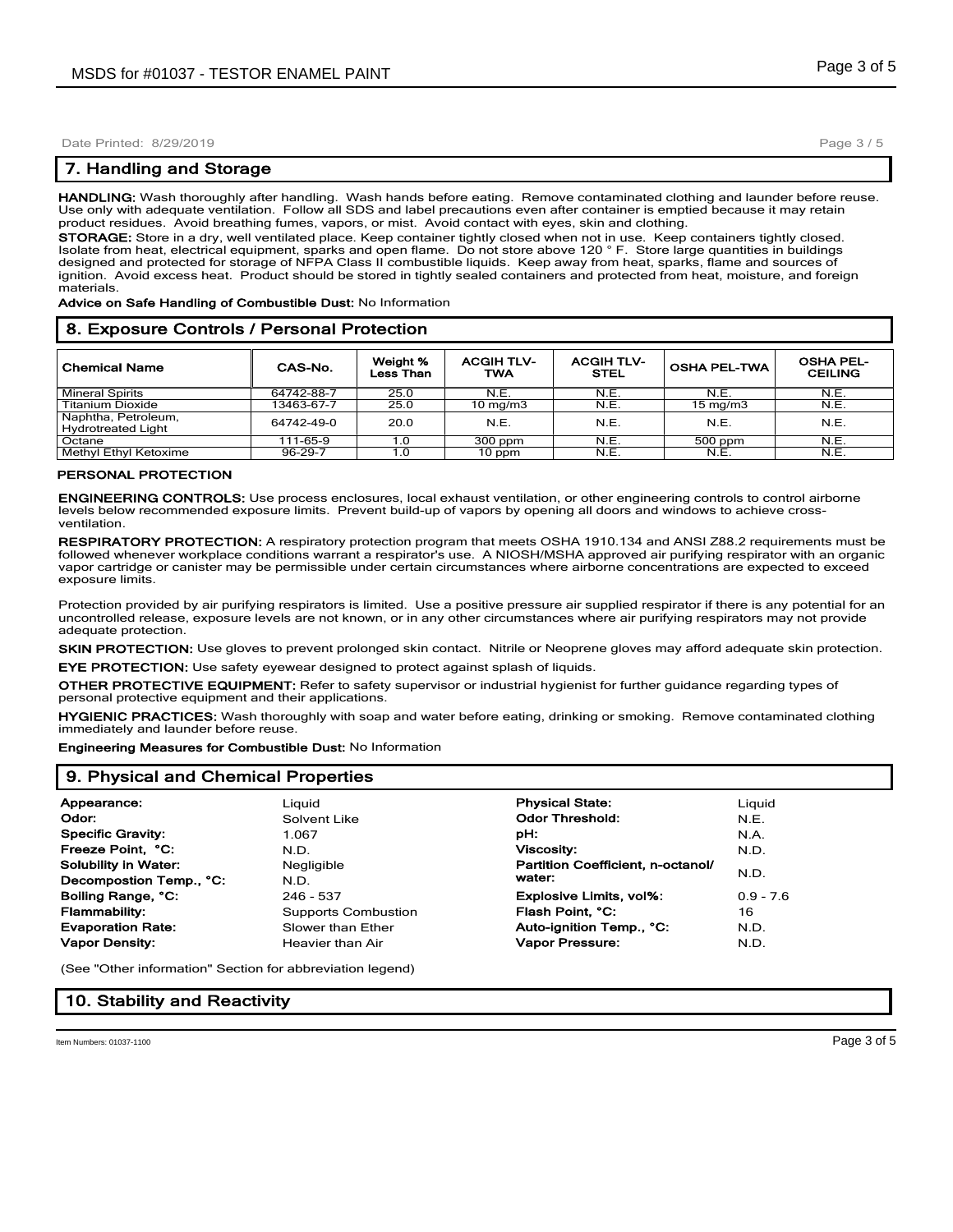#### Date Printed: 8/29/2019

**CONDITIONS TO AVOID:** Avoid temperatures above 120°F (49°C). Avoid all possible sources of ignition.

**INCOMPATIBILITY:** Incompatible with strong oxidizing agents, strong acids and strong alkalies.

**HAZARDOUS DECOMPOSITION:** By open flame, carbon monoxide and carbon dioxide. When heated to decomposition, it emits acrid smoke and irritating fumes. Contains solvents which may form carbon monoxide, carbon dioxide, and formaldehyde.

**HAZARDOUS POLYMERIZATION:** Will not occur under normal conditions. **STABILITY:** This product is stable under normal storage conditions.

## **11. Toxicological Information**

**EFFECTS OF OVEREXPOSURE - EYE CONTACT:** Causes Serious Eye Irritation

**EFFECTS OF OVEREXPOSURE - SKIN CONTACT:** Causes skin irritation. Allergic reactions are possible.

**EFFECTS OF OVEREXPOSURE - INHALATION:** Harmful if inhaled. High gas, vapor, mist or dust concentrations may be harmful if inhaled. Avoid breathing fumes, spray, vapors, or mist. High vapor concentrations are irritating to the eyes, nose, throat and lungs. Prolonged or excessive inhalation may cause respiratory tract irritation.

**EFFECTS OF OVEREXPOSURE - INGESTION:** Harmful if swallowed.

**EFFECTS OF OVEREXPOSURE - CHRONIC HAZARDS:** High concentrations may lead to central nervous system effects (drowsiness, dizziness, nausea, headaches, paralysis, and blurred vision) and/or damage. Reports have associated repeated and prolonged occupational overexposure to solvents with permanent brain and nervous system damage. Contains Titanium Dioxide. Titanium Dioxide is listed as a Group 2B-"Possibly carcinogenic to humans" by IARC. No significant exposure to Titanium Dioxide is thought to occur during the use of products in which Titanium Dioxide is bound to other materials, such as in paints during brush application or drying. Risk of overexposure depends on duration and level of exposure to dust from repeated sanding of surfaces or spray mist and the actual concentration of Titanium Dioxide in the formula. (Ref: IARC Monograph, Vol. 93, 2010)

**PRIMARY ROUTE(S) OF ENTRY:** Eye Contact, Ingestion, Inhalation, Skin Absorption, Skin Contact

#### **ACUTE TOXICITY VALUES**

## **The acute effects of this product have not been tested. Data on individual components are tabulated below:**

| CAS-No.    | <b>Chemical Name</b>                   | Oral LD50        | <b>Dermal LD50</b> | Vapor LC50      |
|------------|----------------------------------------|------------------|--------------------|-----------------|
| 64742-88-7 | <b>Mineral Spirits</b>                 | >19789 mg/kg Rat | >3000 mg/kg Rabbit | 4951 mg/L Rat   |
| 13463-67-7 | <b>Titanium Dioxide</b>                | >10000 mg/kg Rat | 2500 mg/kg         | N.E.            |
| 64742-49-0 | Naphtha, Petroleum, Hydrotreated Light | >5000 mg/kg Rat  | >3160 mg/kg Rabbit | >4951 mg/L Rat  |
| 111-65-9   | Octane                                 | N.E.             | N.E.               | >23.36 mg/L Rat |
| 96-29-7    | Methyl Ethyl Ketoxime                  | 930 mg/kg Rat    | 1100 mg/kg Rabbit  | >4.83 mg/L Rat  |

N.E. - Not Established

## **12. Ecological Information**

**ECOLOGICAL INFORMATION:** Product is a mixture of listed components.

## **13. Disposal Information**

**DISPOSAL INFORMATION:** Do not incinerate closed containers. Dispose of material in accordance to local, state, and federal regulations and ordinances.

#### **14. Transport Information**

|                              | Domestic (USDOT)                               | International (IMDG) | Air (IATA) | <b>TDG (Canada)</b>                            |
|------------------------------|------------------------------------------------|----------------------|------------|------------------------------------------------|
| <b>UN Number:</b>            | N.A.                                           | 1263                 | 1263       | N.A.                                           |
| <b>Proper Shipping Name:</b> | Paint Products in<br><b>Limited Quantities</b> | Paint                | Paint      | Paint Products in<br><b>Limited Quantities</b> |
| <b>Hazard Class:</b>         | N.A.                                           | 3                    | 3          | N.A.                                           |
| <b>Packing Group:</b>        | N.A.                                           | п                    | Ш          | N.A.                                           |
| <b>Limited Quantity:</b>     | Yes                                            | Yes                  | No.        | <b>Yes</b>                                     |

Page 4 / 5